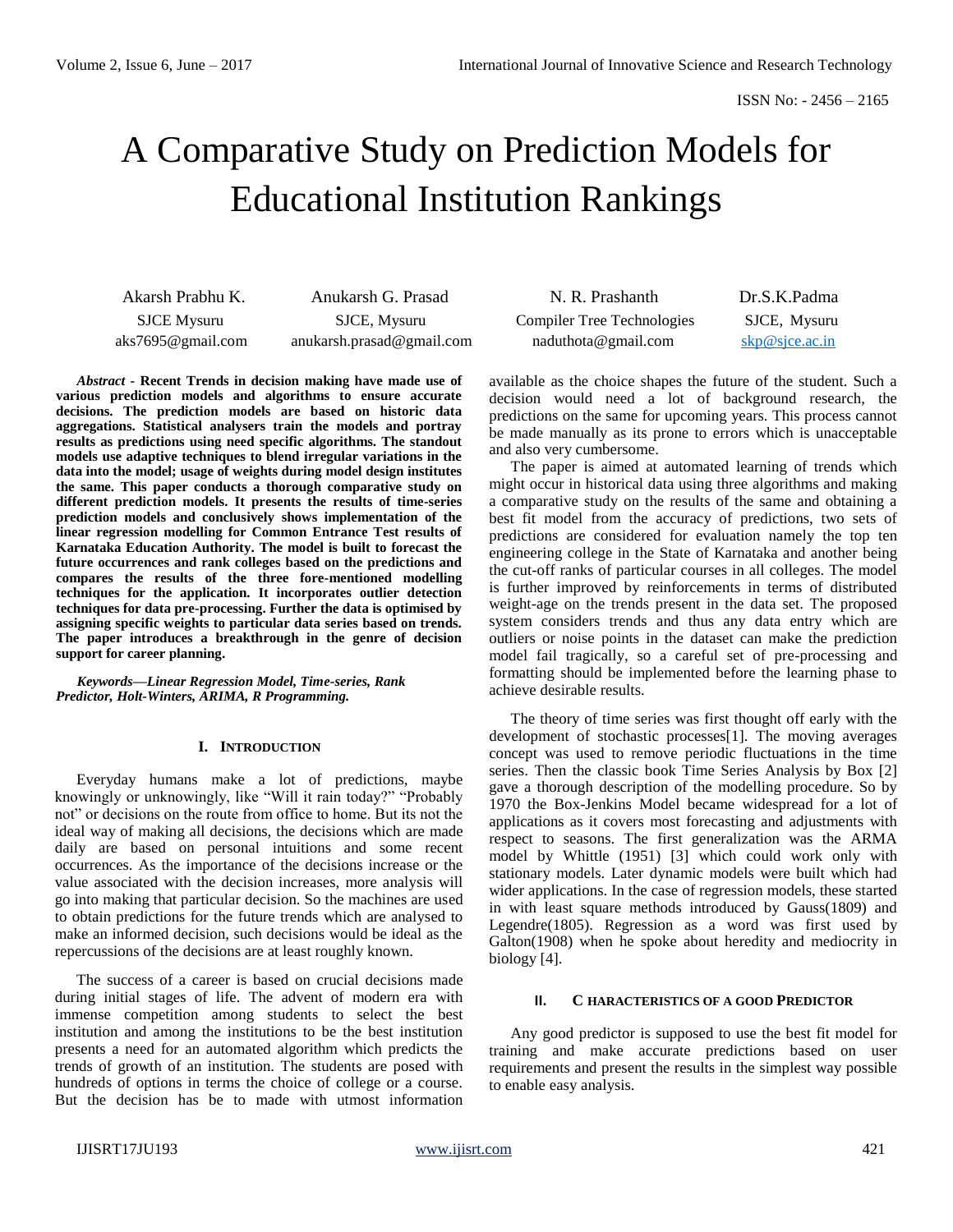An ideal case situation for the proposed topic would be an algorithm which would make the most accurate predictions of trends as well as the cut-off ranks and top colleges list. The model evaluation should lead to an error within the acceptable range. The algorithm should adhere to time and space complexity constraints and work with provided basic system resources. It should be platform independent and shall be scalable based on needs. The inclusions of any new features should not hinder the accuracy and should maintain uniformity in analysis at all times. The model selection or accuracy that is expected off the predictor is never a constant and is still a subject of research. The accuracy is modelled based on the sensitivity of the data. For example a prediction about the income of a small scale industry which is yet to break even would be very sensitive as the company is not capable of handling any loss but the same prediction for a multinational company with abundant funds would not be sensitive, as the company will be able to bear a loss in the range of millions. Thus an ideal predictor should be able to sense the data sensitivity and should maintain an accuracy based on it. Although the development of an ideal predictor might not be practically possible due to lack of ideal conditions. The paper however tries to bring out most of the desirable features in the proposed model.

#### **III. EXISTING SYSTEM**

An institutional ranking website would take into consideration the previous year results and makes a certain number of assumptions on such data. The predictor should be basically able to predict and provide a user-friendly statistical picture. The present system for students who need to find each college's status is to visit kea.kar.nic.in website and go through unstructured documents having all the cut-off ranks of college and category wise in a single PDF in a tabular form. This kind of formatting makes it difficult for the user to deal with such enormous data. It also is a challenge to integrate multiple year data and draw inferences on which institute is consistently successful.

A better approach in dealing with this data has been compassed by a student made website called gopuc.com. Here all the data is well organised and presented with good filters. In the section where our paper ventures, the website doesn't manage to predict the cut-off ranks as such as it simply gives conclusions based on the immediate previous year's data. If unfortunately the previous year was the outlier year, then all the conclusion drawn will be very inaccurate. The website also provides a list of top colleges based on the previous year cut-off ranking solely. This will give a biased comparison as a college with certain adverse conditions like a student's untimely withdrawal of admission into the college might cause an outlier entry in the ranking cut-off , judging the rank of the college based on such conditions would not be ideal. Thus the decision based on such adversities would result to erroneous results.

After observing such existing systems we can conclude that, for successful predictions to be made, a thorough analysis is to be made of the data. One cannot simply say that every year is going to be same as the previous years.

#### **IV**. **PROPOSED SYSTEMS**

Due to the limitations of the existing system and the inaccuracies in predictions, a new model is proposed for the educational institutional ranking. The proposed system can be broken down into modules like in which the first module would be the pre-processing which is to order, normalise and format the data. Due to highly unstructured nature of the data that is available this step is a necessity. The next module is the model selection i.e., the picking of a training and prediction models for the dataset depending upon the characteristics. The first set of models considered were the time-series models as the data aggregation was yearly and this confers to form a time-series data collection. The ARIMA and the Holt-winters were the models which were considered where the dynamic nature of the ARIMA model favoured our calculation as the data was very much irregular. The next model considered was the linear regression model, which uses arithmetic functions to analyse and fit the data into models. The linear regression model also failed under some conditions due to surges in the data. The next component was designed to minimise errors by weighting the various sections based on the trend analysis and human intuition. The results section thus give a comparative viewpoint to the various algorithms that are considered and suggest the best model in case of such data acquisitions.

#### *A. Pre-processing*

Data pre-processing plays an important role in obtaining accurate prediction in data analytics. First and foremost getting the dataset in the right format is necessary. The data is tuned suitably for the purpose. Further it is sometimes possible that there will be certain years when that one person will get admitted to a college even though he does not meet the usual cut off scores trend of that course during previous years. This might be due to certain policy changes in the educational institution or due to untimely withdrawal by a candidate from the course. Hence the cut-off rankings for such courses show a sudden surge and disturb the data. The data of previous KCET exams held by K.E.A was obtained from their official website. The data under consideration is the final round cut-off ranks of the present top 10 colleges in Karnataka for the basic branches Electronics and Communication Engineering, Computer Science and Engineering, Electrical and Electronics Engineering, Mechanical Engineering and Civil Engineering for the General Merit Category from 2009 to 2014. As the available data was not formatted, a manual formatting process was carried out to structure the data for suitable needs. The procedure followed by us for handling anomalies in data is to detect it using box plots as shown in Fig. 1.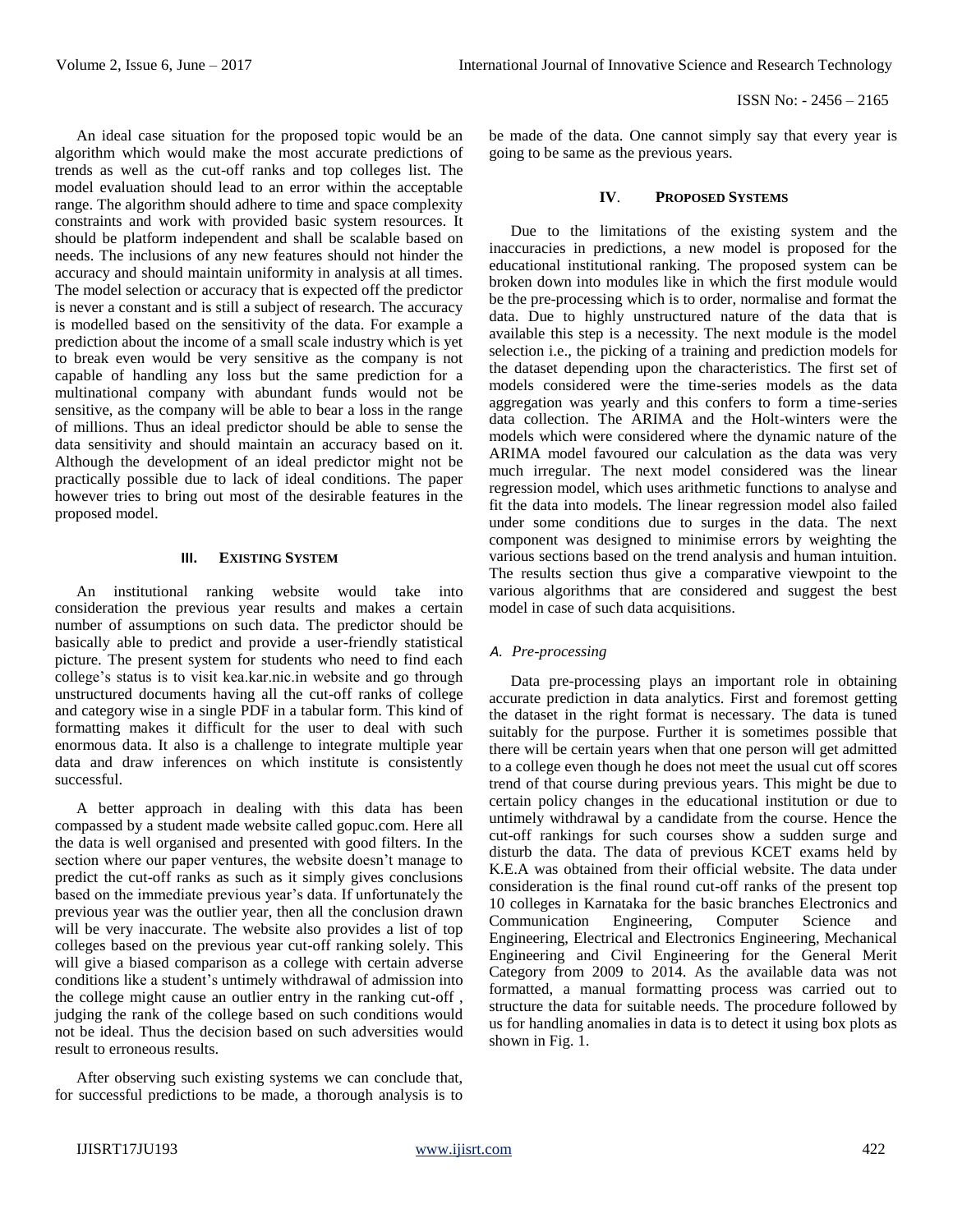

Box plot for detecting outlier ranks

Fig. 1: Box Plot representing SJCE cut-off ranks.

The method used for detecting anomalies is to find the quartiles of the vector containing the cut-off ranks. Any point outside of the whisker's limit, which denote the quartiles, are called outliers. These are either eliminated from the dataset or noted and later ignored.

#### *B. Model Section*

The detailed discussion of the shortcomings and the assumptions made by the existing system poses a need for a better model and better analysis. This paper provides a comparative study of two time series model namely Holtwinters and ARIMA and then moves onto a linear regression model. Time series analysis is the study or probing for the internal structure of data which is assimilated over a defined period of time. A time series data may consist of various trends , seasonal patterns or correlations which are useful to train the models and use them for predictions. Our implementation of this variant is using the constructs mentioned above, the CET dataset was trained by a split of 5:1 using the models and then the prediction was made based on the findings of those models. This approach gave us a detailed understanding of the trends which have occurred in the cut-off variations over the time period of 2009 to 2010. The shortcomings of this model was found to be that the absence of trends in the data provided would lead to inaccurate predictions and the CET dataset has shown absence of continuous trends in the time period considered and were composed of many irregularities. Consideration of the irregularities of the time-series ultimately gives the better accuracy. The results presents a clear picture of the accuracy of these models. Linear regression is a mathematical approach used to correlate two or more variables irrespective of trends or internal structures that are present. The detailed description of the models and their implementations are provided in the subsections.

*1) Holt-Winters:* The pre-processing step formats the data in the required format. In time-series analysis requires the data to be smoothed before a model fitting is implemented. Smoothing is the process of replacing each data entry with the average of all

the nearest data points [5]. Smoothing is used make sure the irregular component of the fitted time series data is nullified and a smooth plot is obtained for analysis. The Holt's model uses exponential smoothing which is the usage of more than two pass filters with exponential window functions to smooth the data so that the analysis of the trends are easier[6]. The Holt-Winters smoothing makes the model learn the slope at the specific data point, to accomplish that task two variables called alpha and beta are used. The alpha variable is used to recognise and present the level of the data and the beta variable is used to analyse and present the trend of the data. The implementation function uses a Holt-Winters function with the gamma variable set to false as only alpha and beta are the only variables used. The function is used to fit the dataset w.r.t to the time period specified.

The fitted model is then used to forecast or predict the future events by using the forecast function with the HoltWintersfilter. The forecast is produced with minimum and maximum errors which are expected to occur.

The Fig. 2. shows the CET dataset fitted with the HoltWinters model and the forecast is made using the same model. The forecast in the figure is shown with the possible minimum and maximum errors. It can be clearly seen that trend which is observed in the BMSCE college cut-off ranking is the major factor to identify and predict the model statistics. The predictions however cannot be controlled by any weights or specific altercations, the model automates both the training and the prediction models thus leaving no room for programmer interaction or modification.



**Year-wise trend for BMSE** 

Fig. 2: Holt-Winters model fitting and prediction

The model specifies the prediction to be based on the trend and the absence of that can lead to smoothing to generate trends and thus it will lead to higher errors in the predictions made by the model.

*2) ARIMA:* The Holt-Winters model uses exponential smoothing methods and do not make any assumptions about correlation present in the data elements. But in some cases where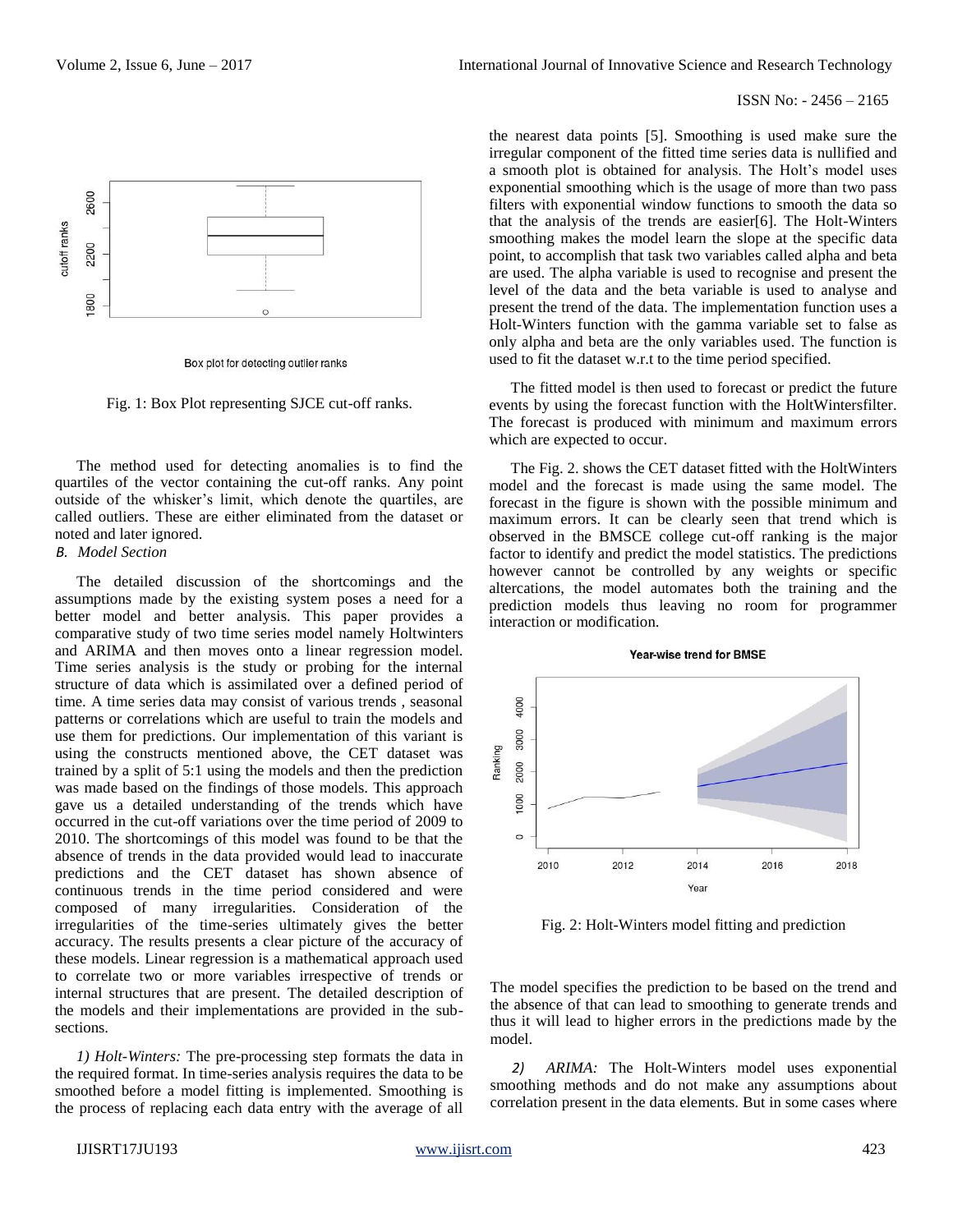data is not seasonal or does not contain trends evenly it is better to consider them as it would generate a better predictive model. The Auto-regressive Integrated Moving Average(ARIMA) [7] is used so do that as it incorporates the irregular component of time-series and it finds correlations between the neighbouring data elements there as a way of learning. The model trains the data and forecasts the futuristic results based on the same.

The ARIMA model[8] varies based on three variables namely p,d and q. The variable p represents the order of the auto regressive model i.e., a model where the a random model which best describes certain time-varying distributions in the practical world. The auto-regressive model[9] considers that each output variable will be linearly dependent on other previous variables in the fitted model. This is very similar to the concept of linear regression which is explained in the other section. The variable d is the order of differencing of the timeseries required to obtain a stationery time-series, a stationery time-series would be a distribution with a mean of roughly zero. The variable q would be the order of the moving average model. A moving-average model is a linear regression of the current value or the predicted value in comparison with the current and the previous present noise points or as we call the irregular component. The value of q would be determined by

 $X_t = \mu + \varepsilon_t + \theta_1 \varepsilon_{t-1} + \cdots + \theta_a \varepsilon_{t-a}$  where  $\mu$  is the mean of the time-



Fig. 3: ARIMA model fitting and prediction

series  $, \theta$  is the variables of the time-series which represent the series and the  $\varepsilon$  is the irregularities or the noise points.<sup>[10]</sup>

The plot in Fig. 3. shows the ARIMA model fit onto the CET dataset for the RNSIT college. The ARIMA model for this was decided by the various computations that are to be performed,

first to find the value of d , the timeseries is differenced a series whose mean is roughly zero is obtained, this can be seen in the Fig. 4. which shows the time-series of the CET dataset plotted for the PESIT college after differencing it once. The plot clearly shows symmetry about the  $x=0$  line thus the value of  $d = 1$ . The value of p is determined by the observing at what lag value autocorrelation exceeds the set significance of the plotted correlogram. In Fig. 5. we can observe that the lag at 0.0 exceeds the significance bounds thus the value of p is zero. The value of q is determined by the observing at what lag value autocorrelation exceeds the set significance of the plotted partial correlogram. In Fig. 6. it is observed that the lag does not exceed the significance bounds at any point , thus the value of q is also zero. So the best fit model for the considered time series is  $ARIMA(0,1,0)$ . The accuracy of the model is based on the model of the ARIMA which was used and the errors were significantly reduced as compared to Holt-Winters as the component which was eliminating the irregular component was truncated and the irregular component was used and fitted into the training model and significant weight age was placed on the same. The results of the model are presented in the results section.

*3) Linear Regression Model:* Linear regression[11] is a statistical approach to define a relationship between two or more variables. Here we have a dependent variable say y, and an independent or explanatory variable say x. Such a model where there is only one dependent variable is called simple linear

**PESIT correlogram** 



# regression. Basically a set of points are considered and using their x and y co-ordinates the model tries to fit a straight line through it. The general form of a simple linear regression Fig. 5: Correlogram to find value of ARIMA variable.

*hi*= *β*0+ *β*1*x* + *ε,*

equation is,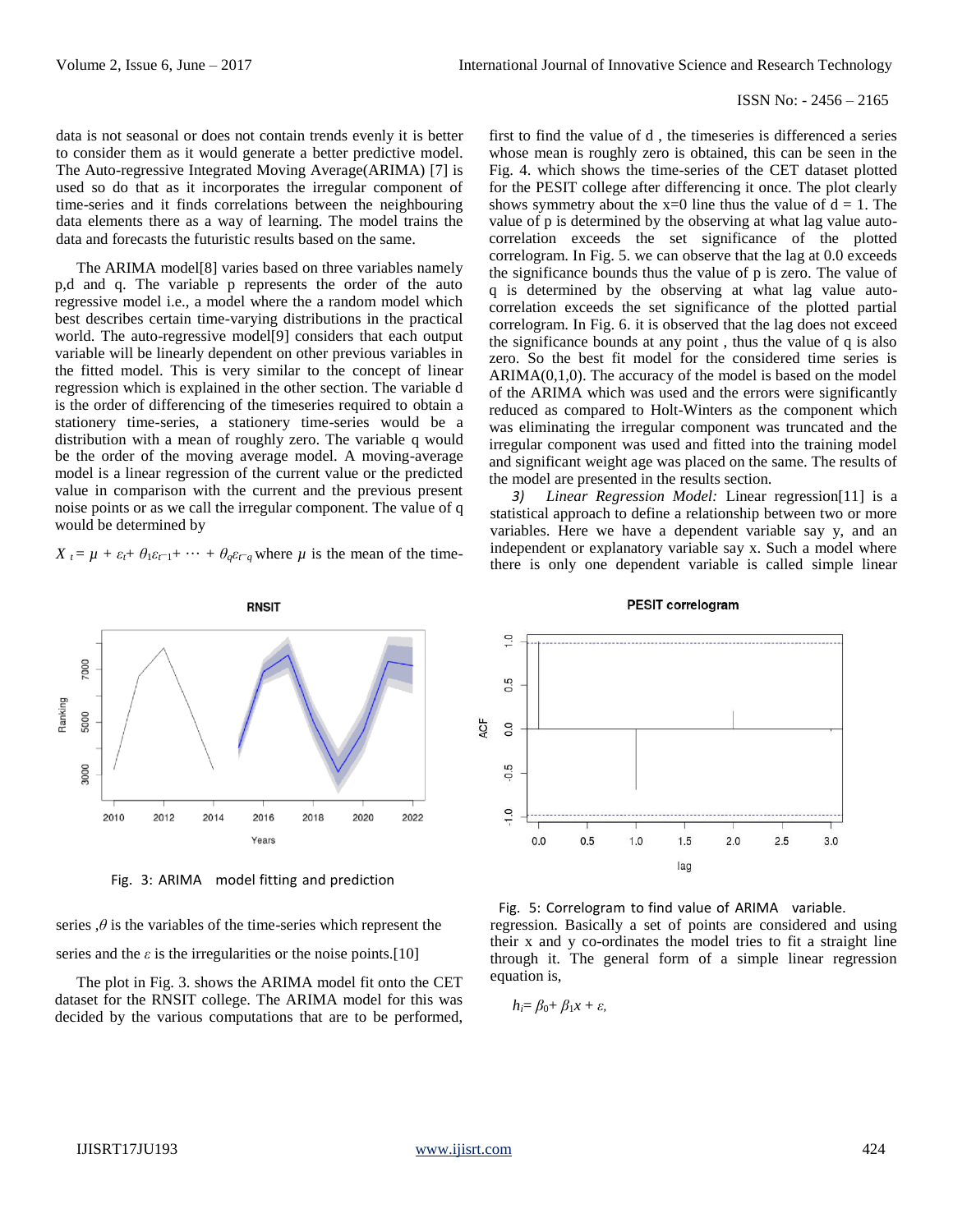

**PESIT Differenced Time-series** 

Fig. 4: Differencing ofthe Time Series of PESIT data.

here y is the dependent variable,  $\beta_0$  is the y intercept  $\beta_1$  is the slope of the line. The least squares method is used to fit the regression model in the implementation concerning to this paper. For the purpose of predictions, we can use linear regression to fit a predictive model to a data-set with values of both variables. Eventually when the value of the dependent variable is not given, it can be estimated with the given independent variable value and the fitted model.



Fig. 7: Plot representing BVBCET EEE branch using ordinary LRM.

In our problem we take the year-wise cut-off ranks of each college as the variable vector to be supplied to the regression model. We fit the points into a straight line with least possible error. Further we obtain an equation satisfying the best fit, using which we get future values. Finally we plot residuals from the points to the fitted line which represent the difference between the predictions and the real values, lesser the better. One example from our dataset is shown in Fig. 4.



Fig. 6: Partial Correlogram to find value of ARIMA variable.

In Fig. 7 data used is from year 2009 to 2013 and predicting the expected cut-off of 2014 and matching it with the actual cutoff of 2014. The college shown here is BVBCET, Hubli. The plot shows the difference is 479 ranks when the range of ranks we are looking at is 5k to 8k . The lines dropping from each point of our fitted lines are the residuals plotted. This is an unweighted regression model where every year's data is given equal weightage irrespective of its nature. As we use the lm function in R for the purpose, we get very flexible options to implement the model. Further we set weights to our linear model to give more weightage to values which are more relevant and ignore the unusual surges which aggravate the model. With the right balance between human and computer interaction in building the relevant model each time, we improve the previous results.

#### **V. RESULTS**

The comparative study was conducted on the models mentioned above and the results are presented as shown below. The implementation of the concepts explained was done using R programming language using a number of useful R libraries for the purpose. For the Holt Winters model we use forecast[12], [13] and ttr package [16] ARIMA model is implemented using the tseries [14] and xts [15] packages. For regression models we use built in packages like stat and graphics which ship with RStudio[17], the IDE which was used.

The implementation takes into consideration the first and foremost problem i.e., to obtain the predictions on the cut-off rankings for the upcoming year, which would set targets for students and help them to plan their study patterns. The cut-off ranking from 2009 to 1013 are fitted onto the line or made into a time series and then the prediction is made based on the model.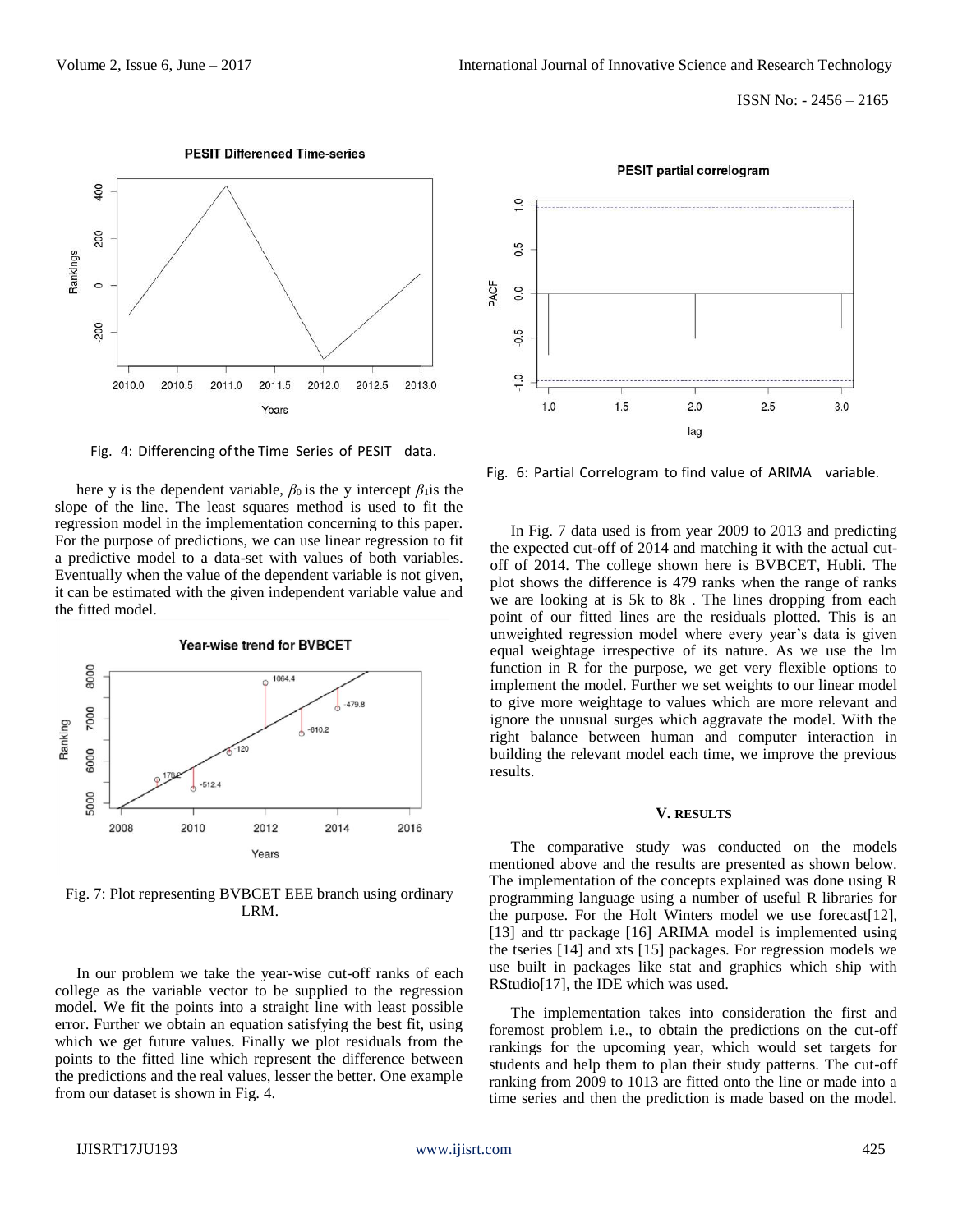ISSN No: - 2456 – 2165

Suppose an example of a branch of Computer Science &Engg. of all colleges is considered.

| Model                    | <b>RMSE</b> | Normalised RMSE |
|--------------------------|-------------|-----------------|
| Holt-Winters             | 1997        | 0.019           |
| <b>Linear Regression</b> | 2244        | 0.022           |
| <b>ARIMA</b>             | 586         | 0.005           |

*Cut-off ranks prediction RMSE*

where Normalised RMSE =  $[RMSE/(max(DV))]$  DV is the decision variable i.e., rankings given to students in the entrance test. This can range from 0 to 100,000.

The results given above are RMSE of the CS&E branch from all colleges. The data from years 2009-2013 are considered. As one can see the time series models produce a satisfactory result. The ARIMA gives the best fit as the data here are year wise trends and have an irregularity factor.

| College      | Actual<br>Value | Predicted<br>Value |
|--------------|-----------------|--------------------|
| <b>RVCE</b>  | 270             | 581                |
| <b>PESIT</b> | 464             | 746                |
| <b>BMSCE</b> | 760             | 1023               |
| <b>MSRIT</b> | 1093            | 1643               |
| <b>SJCE</b>  | 1476            | 2041               |
| <b>BIT</b>   | 2496            | 2864               |
| <b>UVCE</b>  | 2833            | 4442               |
| <b>NIE</b>   | 2844            | 3293               |

| <b>BVBCET</b> | 3811 | 3915 |
|---------------|------|------|
| <b>RNSIT</b>  | 3192 | 3910 |

*College wise Cut-Offs prediction for CS&E branch using ARIMA*

After a thorough comparison of results given by the 3 models we prefer the ARIMA mode to predict such a result. Therefore table here shows our predictions based on the ARIMA model. Here we have the list off all colleges which we have chosen along with their actual cut-offs of CS&E branch for the year 2014. The next column is the predictions we make for the corresponding college.

| Model                    | <b>RMSE</b> | Normalised RMSE |
|--------------------------|-------------|-----------------|
| Holt-Winters             | 1.26        | 0.12            |
| <b>Linear Regression</b> | 1.18        | 0.11            |
| <b>ARIMA</b>             | 1.18        | 0.11            |

*College rank prediction RMSE*

## where Normalised  $RMSE = [RMSE/(max(DV))]$

DV is the decision variable i.e., rankings given to colleges based on the cut-offs for all branches. This can range from 0 to 10.

Once we obtain the cut-off rankings, prediction for overall rankings of the college are made. This is done based on the predicted cut-offs of the college. The error is based on the positions given to the colleges. These positions given to each institute is completely based on the student cut-offs and should not be misunderstood for other factors.

#### *A. Reinforcement*

The above presented results for a regression model shows an error which is acceptable for most colleges in the above average region and all colleges below it as the cut-off ranks for them will be more than 5000. An error in the prediction of a thousand ranks will not matter as the maximum rank given by KCET is as high as 100,000. However when it comes to top colleges the accepted percentage of error is relatively low as the range of cut-off ranks in this region is in the range of 0-5000. Here such an error is very significant.

For this reason we remodelled our idea to obtain better results using the simple concept of regression. As mentioned earlier there will be few years which shoot up from the normal trend for various reasons. Such data points are either ignored or given less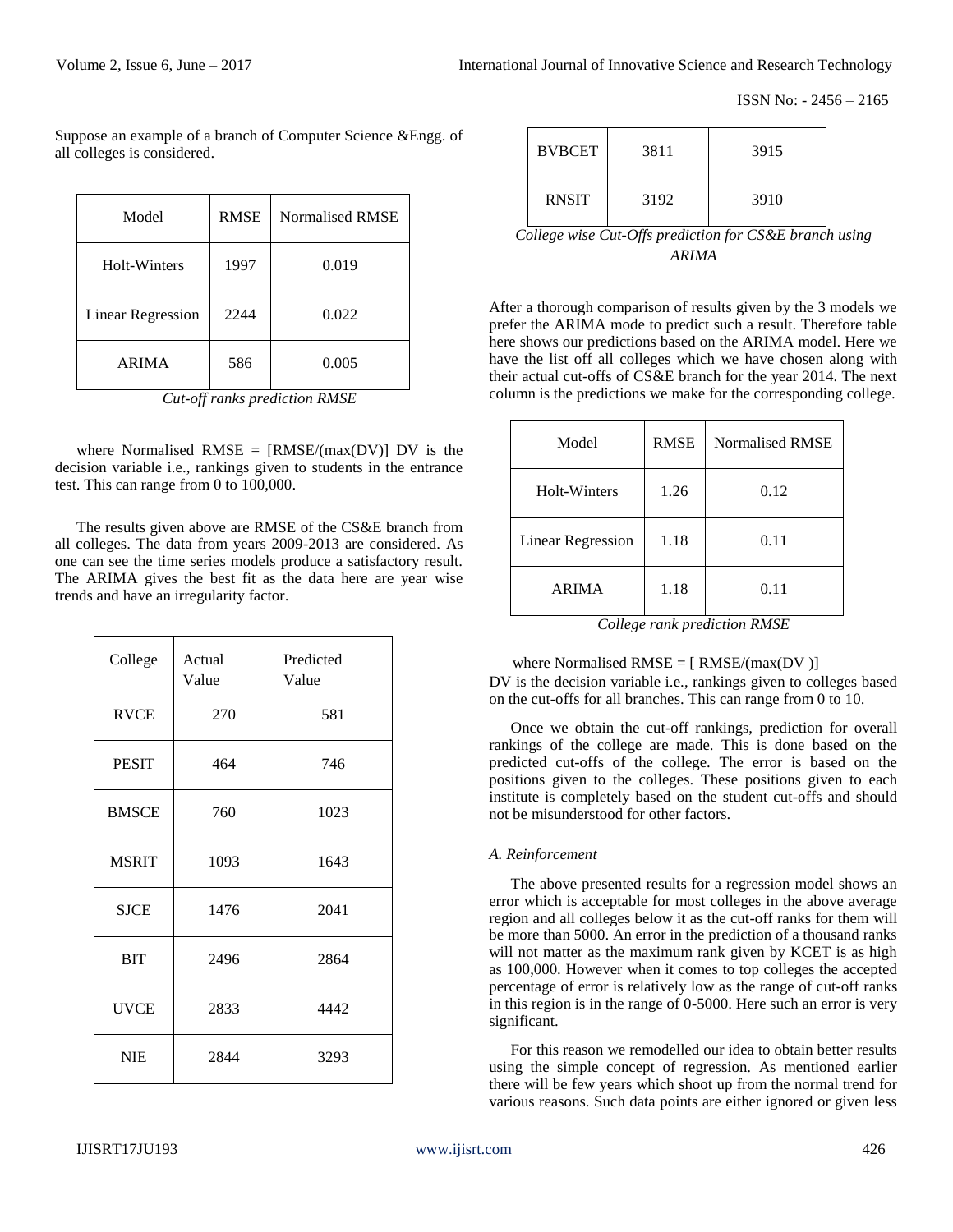weightage during the linear model construction. This paper also presents an opinion that data of the near past is more significant than relatively older data. Accordingly we increase weights of data points proportional to the year they represent.

Year-wise trend for BVBCET



Fig. 8: Plot representing BVBCET EEE branch using weighted LRM.

Fig. 8 represents the same course in the same institute as tested previously is refitted into our reinforced model with weights. Weights for years from 2009-2013 were assigned as 2 ,2,2,1, 2.

Even though the results aren't as good as ARIMA, a simple model of regression could be improved in this manner by using a little bit of help from human intuition.



**Year-wise trend for RVCE** 

Fig. 9: Plot representing RVCE CS&E branch using weighted LRM.

Fig. 9 represents the topmost college in the state from the past few years. We consider the Computer Science branch. By applying weights we obtain an offset from the real value of just 10 ranks. We use weights for the years as 3 ,1,3,4, 0.

#### **VI. CONCLUSION**

We successfully completed a comparative study for obtaining a solution to modelling a predictor for evaulating educational institutes. The inferences we can draw is,

- 1) The Holt Winters model which is a time series approach to the problem is successful when we do not want to consider the irregular component of our data. We only consider the trend component for fitting the model. In the problem we rarely have a particular trend which repeats itself periodically. This makes the the Holt Winters prediction unsuitable for the given data.
- 2) The ARIMA model considers both the irregular component as well as the trend. This is a better fit than the Holt-Winters as the data we are using it on does not have a clear trend but has a significant irregularity component which is taken care by ARIMA. We can conclude it is the best fit for this problem.
- 3) The Linear regression model gives us a lot of flexibility when it comes to assigning priority or weights to particular data series over others, which is suggested in this paper. It also is a relatively simple model to implement which in turn makes it the favourable in terms of cost and computing speed along with a satisfactorily good accuracy.

#### **REFERENCES**

- [1] Karlin, Samuel & Taylor, Howard M. (1998). An Introduction to Stochastic Modeling, Academic Press. ISBN 0-12-684887-4.
- [2] Box, George EP Time series analysis: forecasting and control. John Wiley & Sons, 2015.
- [3] Whittle, P. (1951). Hypothesis testing in times series analysis. Uppsala: Almqvist & Wiksells Boktryckeri AB.
- [4] Bulmer, Michael (2003). Francis Galton: Pioneer of Heredity and Biometry. Johns Hopkins University Press. ISBN 0-8018-7403-3.
- [5] Simonoff, Jeffrey S. (1998) Smoothing Methods in Statistics, 2nd edition. Springer ISBN 978-0387947167
- [6] "Forecasting Trends and Seasonal by Exponentially Weighted Averages". Office of Naval Research Memorandum 52. reprinted in Holt, Charles C.
- [7] https://a-little-book-of-r-for-timeseries.readthedocs.io/en/latest/src/timeseries.html
- [8] "Notation for ARIMA Models". Time Series Forecasting System. SAS Institute.
- [9] Pandit, Sudhakar M.; Wu, Shien-Ming (1983). Time Series and System Analysis with Applications. John Wiley & Sons.
- [10] Enders, Walter (2004). "Stationary Time-Series Models". Applied Econometric Time Series (Second ed.). New York: Wiley. pp. 48107. ISBN 0-471-45173- 8.